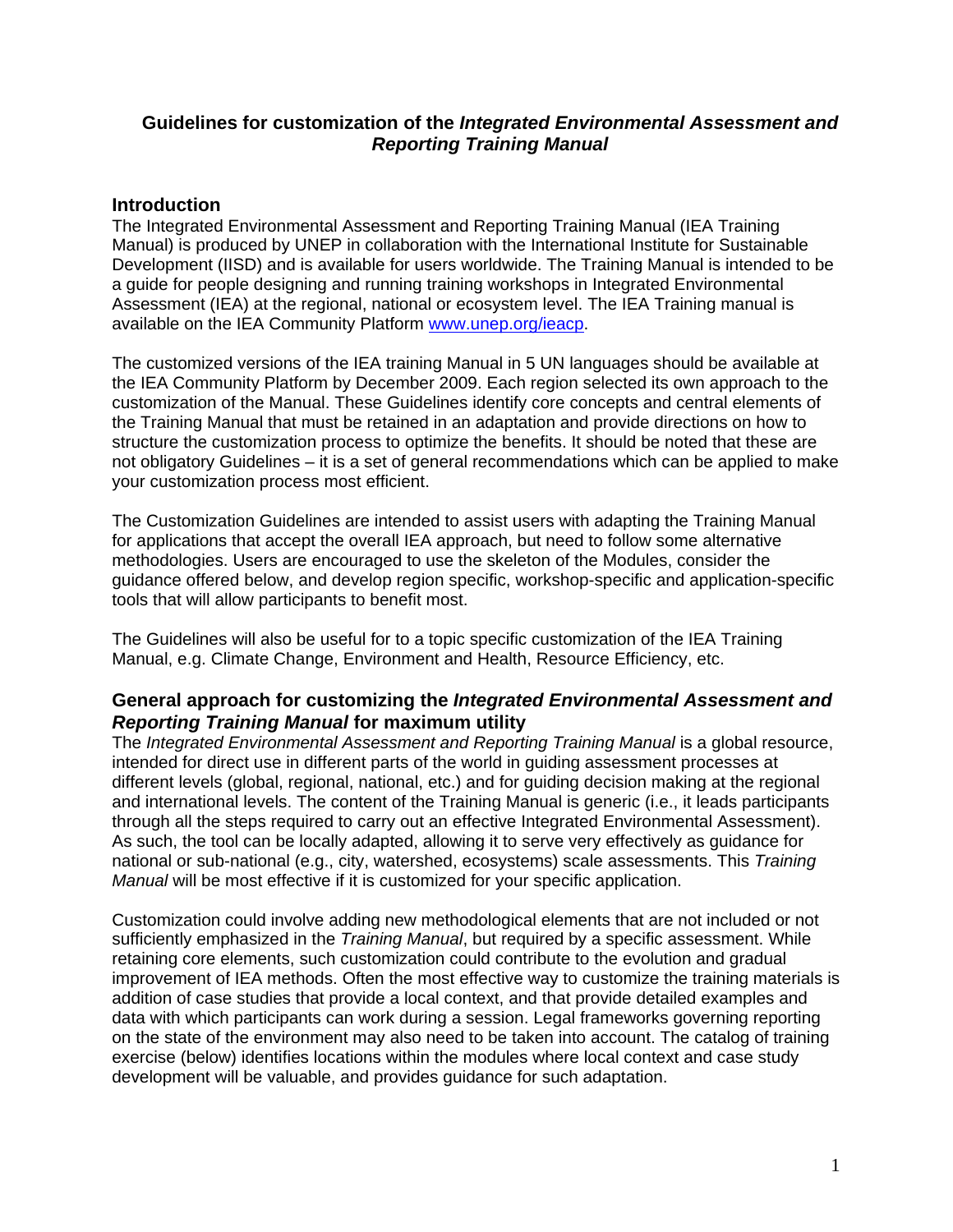# **Retaining components of the IEA Training Manual**

### **Integrated approaches to environmental assessment**

There are many approaches to environmental assessment as outlined in UNEP's Overview of Types of Environmental Assessment by Jill Jaeger. UNEP has chosen to adopt an approach called IEA, Integrated Environmental Assessment for its comprehensive environment assessment processes such as the Global Environment Outlook (GEO). The core of IEA is the DPSIR framework. That is, the environment is characterized by a state (S), described by a series of attributes. That state is controlled by pressures (P) (direct influences on the state, such as erosive effects on a water body) and driving forces (D) (indirect effects such policies intended to control erosion). Pressures exert influence, changing environmental state, and changes in environmental state affect human well-being directly or through their impact (I) on socioeconomic or other environmental determinants. Responses (R) are formal and informal adaptation to and mitigation of environmental change by altering human activity and development patterns. The DPSIR framework is integral to IEA and should be retained in any customization of the *Training Manual*.

### **The policy linkage**

Policies normally imply a systemic set of actions and measures that institutions develop and apply to achieve environmental goals. Policy analysis is a critical component of the IEA. Environmental assessments intended to be a status report (e.g., State of the Environment reports) and may not address policy because they focus on environmental conditions of a place at a particular point or points in time (i.e. a snapshot), leaving interpretation to a separate social dialogue. In contrast, IEA is a dynamic approach that intends to identify and examine the relationship between behaviour (including government policy) and environmental quality. This policy component should be retained in any customized applications of the *Training Manual*.

#### **The temporal perspective of environmental assessment**

In order to understand emerging environmental risks and policy options, we also need to understand trends that lead to today's situation. IEA therefore should always combine a retrospective examination of environmental trends and their interconnections with human wellbeing. IEA may also include a forward looking component. This "outlook" component is commonly based on scenarios, postulated future states of the environment and human wellbeing that help participants envision possible future conditions, and the relationships between today's actions and those conditions. Customized applications of the Training Manual should make sure that both of these temporal perspectives are included.

# **Participation**

A core aspect of an IEA is participation by both scientists and other / policy-making stakeholders and should be retained in any customization effort. Involvement of a wide range of stakeholders ensures that the assessment includes a wide range of perspectives, and increases the probability that the final results will be accepted as legitimate, useful to and used by a range of stakeholders. Comprehensive peer review of the assessment drafts and consultations with governments, non-governmental organizations, the private sector and scientific institutions are other integral components of the assessment process.

#### **Retaining an information rich approach to assessment**

Scientific perspectives allow IEA to be quantitative, scientifically sound and credible. IEAs are based, to the degree possible, on well-researched, well documented information, recognizing at the same time that most environmental decisions will still be faced with the prospect of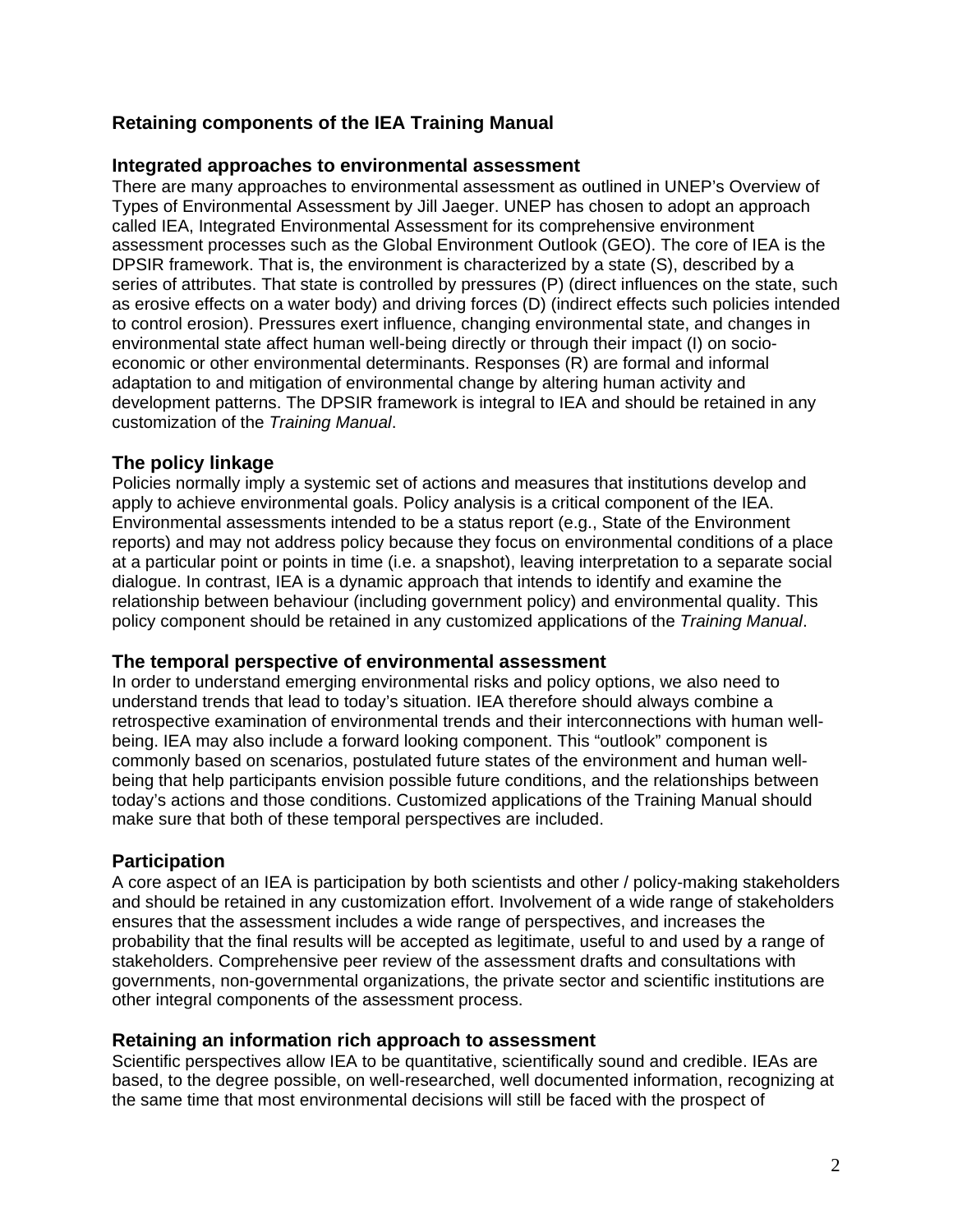information limitations. The central concept being advanced in IEA is 'informed decision making'. As such, IEA workshops are preceded by an intensive data collection effort that allows participants to have access to as much information as practical. Many analyses use quantitative data (e.g., trend monitoring or GIS analyses) and others rely on qualitative information. Any customization of the *Training Manual* should retain this information-rich, fact based and scientifically credible approach.

For the report to be relevant to the decision making process, the scope for information gathering should take into account the priority development issues in the country and how the integrity of environmental resources would influence the development agenda.

# **Authorship and branding**

### **Authorship**

The *Integrated Environmental Assessment and Reporting Training Manual* is a UNEP publication that was prepared by many authors, under the guidance of IISD. Local adaptation of the Modules and teaching materials, local adaptation of case studies, and development of supplementary materials is strongly encouraged. Any use or adaptation of the original materials should properly cite the *Training Manual* (proper citation here). It also is highly appropriate for authors of adapted materials to retain credit for their work. Authors may release adapted or newly developed materials using the format:

 **Gonzalez, A.** 20xx. Case studies of the Rio Plata Basin: an integrated approach to water resource decision making. Supplement to *Integrated Environmental Assessment and Reporting Training Manual*. Original document published by UNEP, Nairobi. This supplement published on-line at http://www.somewhere.in.space

#### **Future contributions to the global GEO resource**

Authors also are encouraged to submit their case studies to the Integrated Environmental Assessment and Reporting Training Manual Case Study Bank. Submissions should be sent to [http://www.UNEP.GEO.CaseStudyBank.org](http://www.unep.geo.casestudybank.org/) Authors will receive full credit for their work. All submissions will receive proper citation and use of those citations will be required in any future use of the materials.

# **Things to pay attention to**

# **Language adaptation**

During language adaptation terminology used in the Integrated Environmental Assessment should be harmonized with the existing terminology in a particular language. Due to differences in terminology in different language and cultural contexts exist, a glossary highlighting the term in English and the language of adaptation is advisable.

# **Secondary sources of information**

- **Overview of Types of Environmental Assessment** This short guide aims to provide a succinct overview of the many different types of assessment (UNEP/GC.25/INF/12).
- **GEO Data Portal (geodata.grid.unep.ch)** The GEO Data Portal contains data ranging from the global to the national scale, with a few data sets (e.g., river basin delineations) at a finer scale than national.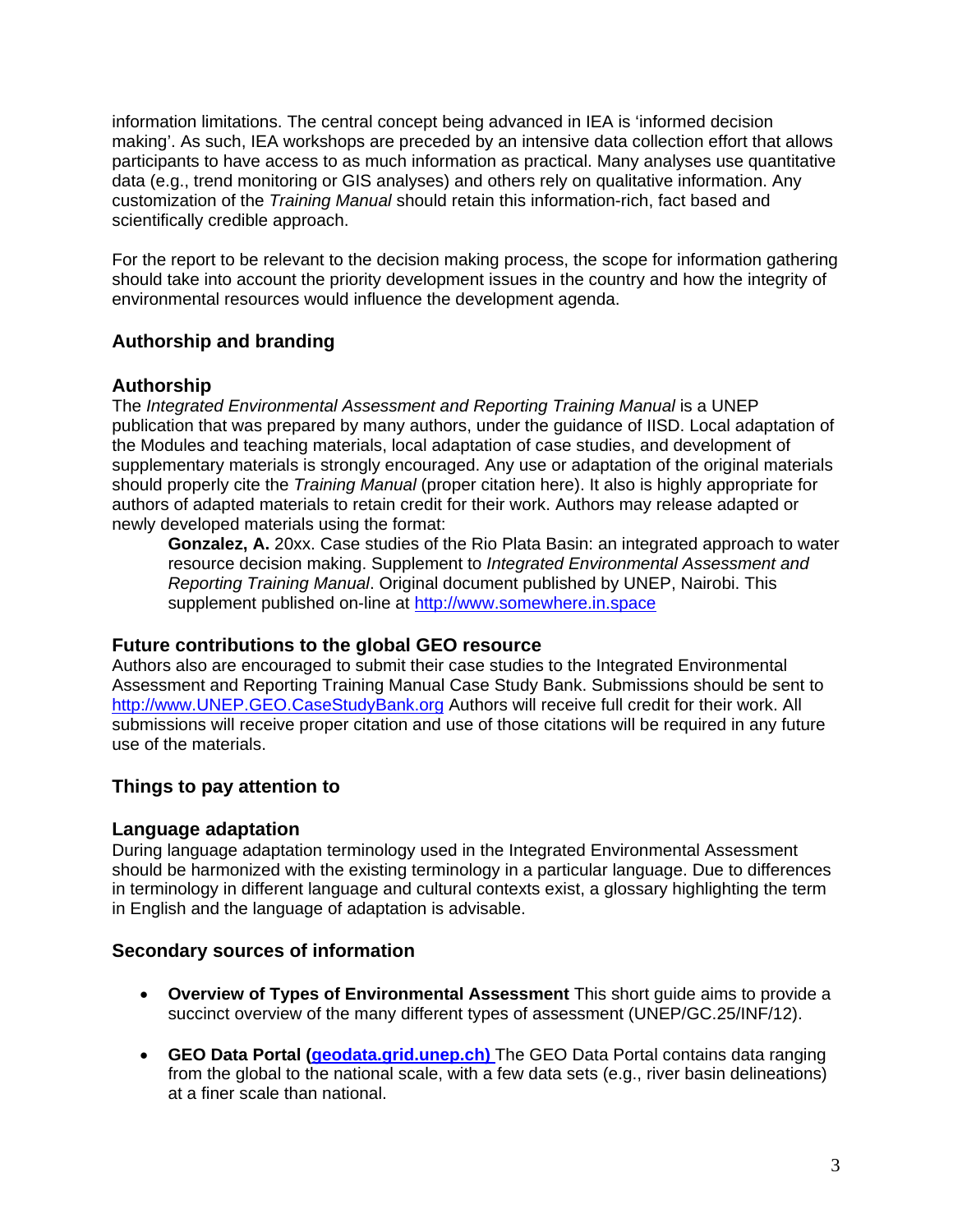• **PEARL ([www.unep.org/pearl](http://www.unep.org/pearl))** Prototype Environmental Assessment and Reporting Landscape – this website describes various assessment processes, individual assessments and associated reports from the global to the district level. Where available, the full text of assessments reports is available for downloading.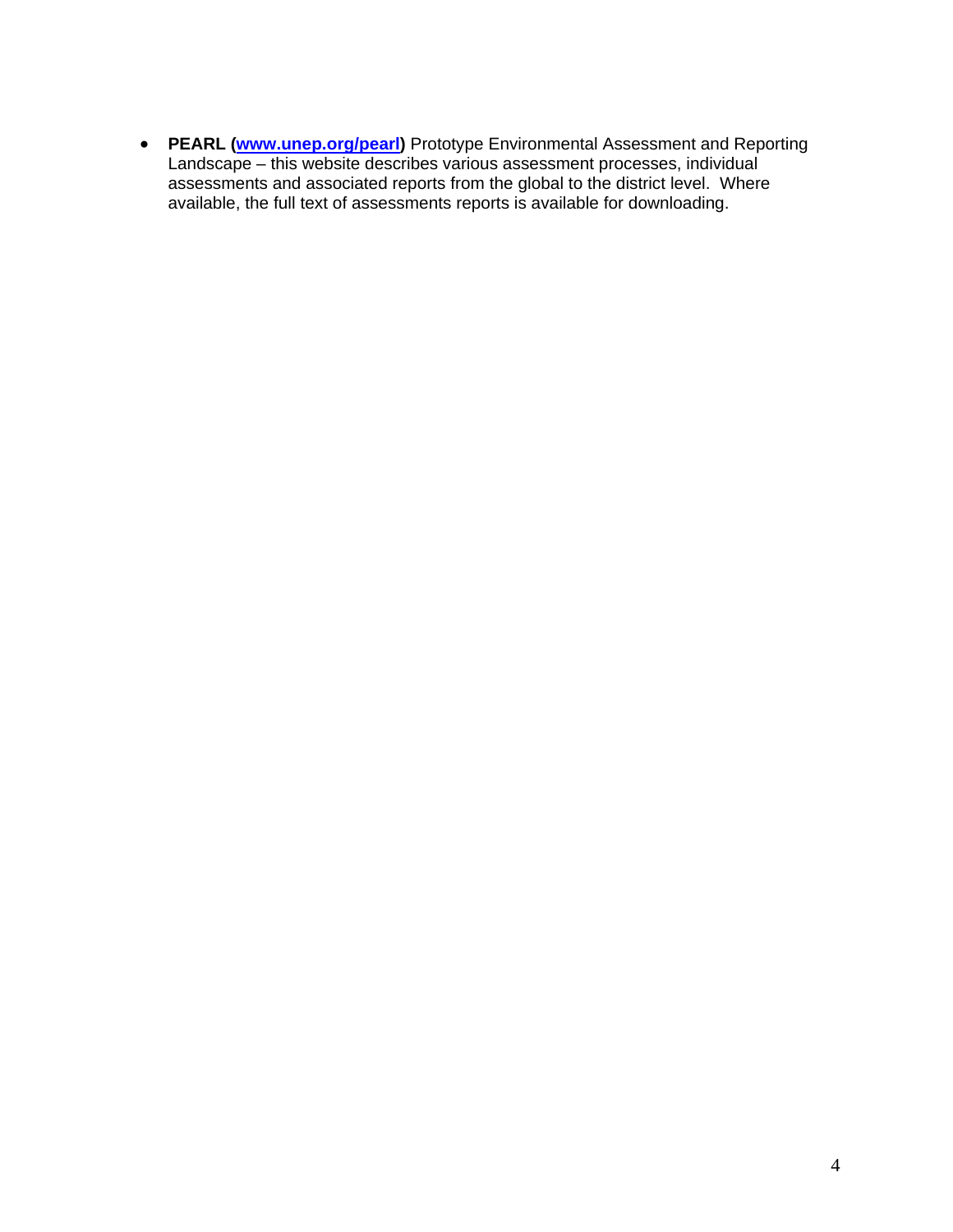#### **Table 1: Catalog of Integrated Environmental Assessment and Reporting Training Manual training exercises and guidelines for local adaptation**

| <b>Module</b>  | Paragraph                      | <b>Exercise from the Training</b>                                | <b>Opportunity for Local Adaptation</b>                                                      |
|----------------|--------------------------------|------------------------------------------------------------------|----------------------------------------------------------------------------------------------|
|                | reference<br>$1.3.0$ (pg $7$ ) | <b>Manual</b><br>Using an exemplary                              | Bring data about a specific, local                                                           |
|                |                                | environmental issue, discuss                                     | environmental issue. Identify key national                                                   |
|                |                                | why an integrated approach is                                    | processes where environmental information                                                    |
|                |                                | needed. What policy sectors are                                  | could be provided strategically such as the                                                  |
|                |                                | involved? How is the problem                                     | PRSP, UNDAF etc. Simulate policy sector                                                      |
|                |                                | linked to global events? How                                     | discussion through role-play. Link problem to                                                |
|                |                                | could this issue evolve in the                                   | national events, and discuss a future for the                                                |
|                |                                | future?                                                          | scenario.                                                                                    |
| п              | 1.3.0(pq)                      | Use environmental issue from                                     | Using those data prepared in advance,                                                        |
|                | 10)                            | above; identify drivers,                                         | estimate drivers, pressures, states, impacts                                                 |
|                |                                | pressures, state (and trends),<br>impacts and responses. Discuss | and responses as quantitatively as possible.                                                 |
|                |                                | spatial scale, impacts on human                                  |                                                                                              |
|                |                                | well-being, and impacts on                                       |                                                                                              |
|                |                                | ecosystem services.                                              |                                                                                              |
|                | $1.7.1$ (pg                    | Describe in detail a past or                                     | Identify a specific initiative at the local scale                                            |
|                | 19)                            | ongoing environmental reporting                                  | that has been implemented. Prepare details                                                   |
|                |                                | initiative in your country                                       | about the implementation and the factors that                                                |
|                |                                |                                                                  | most impeded and most advanced its                                                           |
| $\mathbf{I}$   | $2.3.5.2$ (pg                  | In your country, identify the                                    | success.<br>Present a specific, local environmental issue.                                   |
|                | 28)                            | principal stakeholders and their                                 | Ask participants to identify organizations and                                               |
|                |                                | respective organizations that                                    | individual representatives of those                                                          |
|                |                                | should be included in an                                         | organizations, to make a local, integrated                                                   |
|                |                                | integrated environmental                                         | approach successful.                                                                         |
|                |                                | assessment process.                                              |                                                                                              |
| $\mathbf{I}$   | $2.3.5.2$ (pg                  | Develop a stakeholder map, a                                     | Pose a specific, local, environmental issue.                                                 |
|                | 28)                            | shared understanding of the                                      | Ask participants to name individual                                                          |
|                |                                | main stakeholders, their<br>relationship with key                | stakeholders and estimate their importance<br>to resolution of the issue at the local scale. |
|                |                                | environmental issues and their                                   |                                                                                              |
|                |                                | relative importance.                                             |                                                                                              |
| III            | $3.2.3$ (pg 6)                 | What was the context for your                                    | Discuss the institutional context for that local                                             |
|                |                                | previous assessments (e.g.,                                      | scale assessment; what were the reasons                                                      |
|                |                                | legal, policy)? Are they part of a                               | the assessment was instituted? What do you                                                   |
|                |                                | programme for government                                         | feel were the impacts of that assessment?                                                    |
|                |                                | accountability? Why your<br>assessments were mandated,           |                                                                                              |
|                |                                | directed or commissioned? How                                    |                                                                                              |
|                |                                | were the findings received?                                      |                                                                                              |
| $\mathbf{III}$ | $3.2.4$ (pg 8)                 | What issues are of most                                          | You each are familiar with the most important                                                |
|                |                                | concern to citizens in your                                      | and emerging issues in your community.                                                       |
|                |                                | country right now? How is your                                   | What political factions and/or leaders are                                                   |
|                |                                | political leadership responding?                                 | involved and interested and how might you                                                    |
|                |                                | How might you align findings                                     | inform them?                                                                                 |
|                |                                | from your assessment with                                        |                                                                                              |
| $\mathbf{III}$ | $3.3.1$ (pg                    | these concerns?<br>Share a story about                           | Consider a local assessment that has been                                                    |
|                | 12)                            | communicating assessments to                                     | completed and released. How and to what                                                      |
|                |                                | decision-makers and the public.                                  | audiences was it communicated? Do you feel                                                   |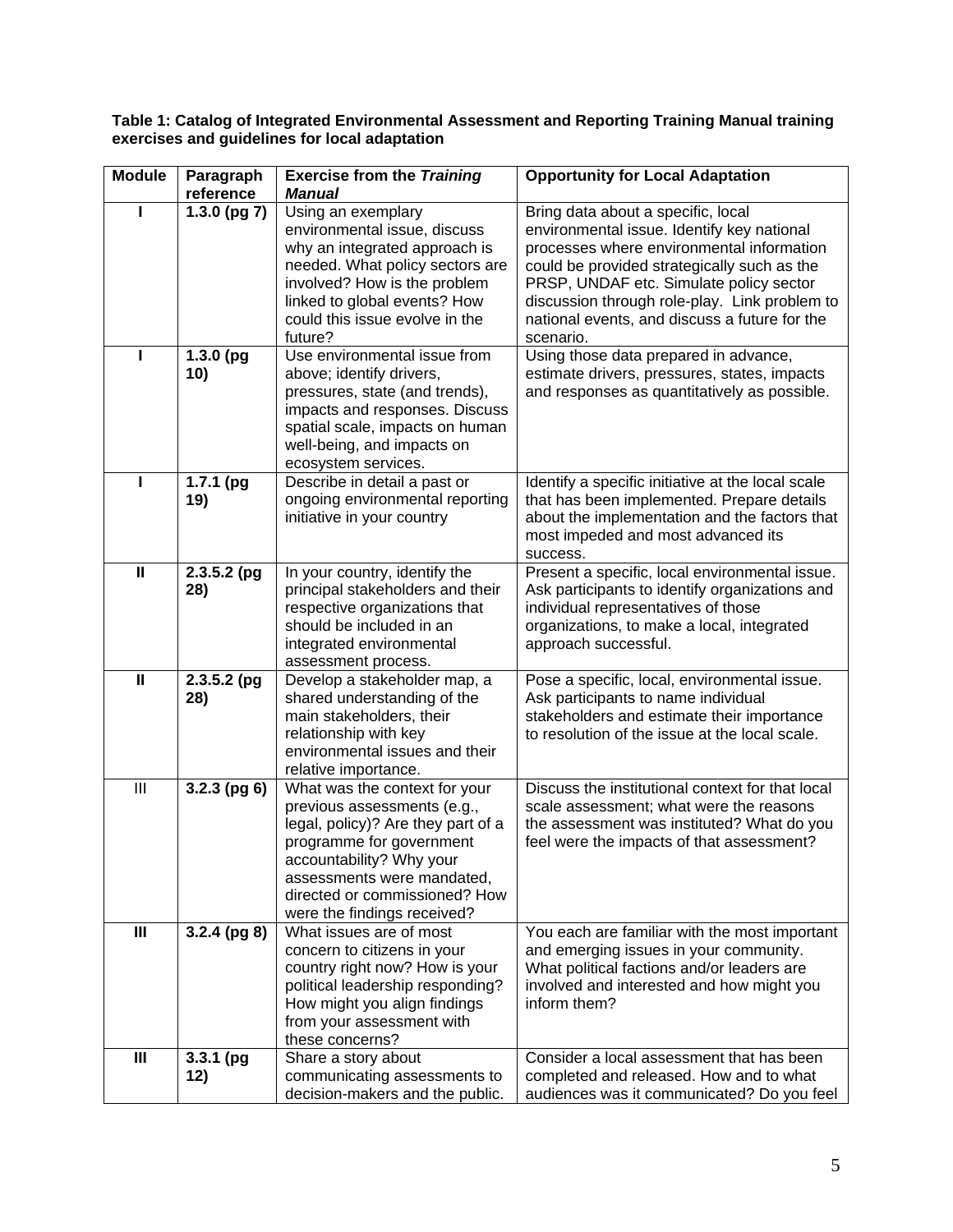| <b>Module</b>  | Paragraph     | <b>Exercise from the Training</b>                                | <b>Opportunity for Local Adaptation</b>                                                      |
|----------------|---------------|------------------------------------------------------------------|----------------------------------------------------------------------------------------------|
|                | reference     | <b>Manual</b>                                                    |                                                                                              |
|                |               | Who was responsible for                                          | the responses to the assessment were                                                         |
|                |               | delivering the final report; who                                 | appropriate?                                                                                 |
|                |               | was their target audience; who<br>handled release to the general |                                                                                              |
|                |               | public, using what channels?                                     |                                                                                              |
|                |               | Were you satisfied with                                          |                                                                                              |
|                |               | responses to the assessment?                                     |                                                                                              |
| $\mathbf{III}$ | $3.3.2.1$ (pg | How would you like to see your                                   | What do you feel is the proper role of your                                                  |
|                | 14)           | assessment used? What                                            | local assessment? What situation would it                                                    |
|                |               | government policy or practice                                    | improve if it were optimally received?                                                       |
|                |               | could be improved as a result of                                 |                                                                                              |
|                |               | your assessment?                                                 |                                                                                              |
| $\mathbf{III}$ | $3.3.2.5$ (pg | What indicators would suggest                                    | Design an impact strategy, to be locally                                                     |
|                | 17)           | that the assessment findings                                     | implemented, that would help you measure                                                     |
|                |               | and recommendations are                                          | the impact of your assessment. How would                                                     |
|                |               | influencing your key actors? In                                  | you know if the assessment made the                                                          |
|                |               | small groups, work together on                                   | desired impact? What would you measure to<br>indicate that? How will your assessment be      |
|                |               | developing an impact strategy.                                   | communicated to influence those                                                              |
|                |               |                                                                  | measurements? (Detailed steps are available                                                  |
|                |               |                                                                  | as guidance starting on page 17 of the                                                       |
|                |               |                                                                  | Training Manual)                                                                             |
| IV             | 4.3.4 (pg     | Using the GEO Data Portal,                                       | A wide range of geographically specific data                                                 |
|                | 22)           | explore regional and national                                    | sets would be useful in any given                                                            |
|                |               | themes regarding Population                                      | assessment. The GEO Data Portal contains                                                     |
|                |               | <b>Indicators and Making</b>                                     | data ranging from the global to the national                                                 |
|                |               | <b>Globalization Visible</b>                                     | scale, with a few data sets (e.g., river basin                                               |
|                |               |                                                                  | delineations) at a finer scale than national. A                                              |
|                |               |                                                                  | local assessment will rely on data sets with<br>relatively fine scale data and will target   |
|                |               |                                                                  | questions to local interests.                                                                |
|                |               |                                                                  | Identify 3-5 publicly available data bases that                                              |
|                |               |                                                                  | contain data relevant to your local                                                          |
|                |               |                                                                  | assessment. If environmental indicators are                                                  |
|                |               |                                                                  | already incorporated in your national                                                        |
|                |               |                                                                  | statistics system, use this as the starting                                                  |
|                |               |                                                                  | point. Frame a broad, integrated question                                                    |
|                |               |                                                                  | that is relevant to your assessment (e.g.,                                                   |
|                |               |                                                                  | How will global climate change affect local,                                                 |
|                |               |                                                                  | water-limited agricultural production?). Use<br>those data sets to explore at least 5 nested |
|                |               |                                                                  | sub-questions (e.g., what are the economic                                                   |
|                |               |                                                                  | trends of the ag sector over the last 15 years,                                              |
|                |               |                                                                  | how much water is used annually in the ag                                                    |
|                |               |                                                                  | sector, what are cropping patterns, what                                                     |
|                |               |                                                                  | changes in temperature and precipitation are                                                 |
|                |               |                                                                  | expected in 50 years, how might cropping                                                     |
|                |               |                                                                  | patterns change given climate changes, what                                                  |
|                |               |                                                                  | might be the water demands of those new                                                      |
|                |               |                                                                  | crops, what might be the changes in                                                          |
|                |               |                                                                  | agricultural economics given those                                                           |
|                |               |                                                                  | changes)?<br>Use visualization tools (e.g., line graphs and                                  |
|                |               |                                                                  | histograms in Excel) to portray those                                                        |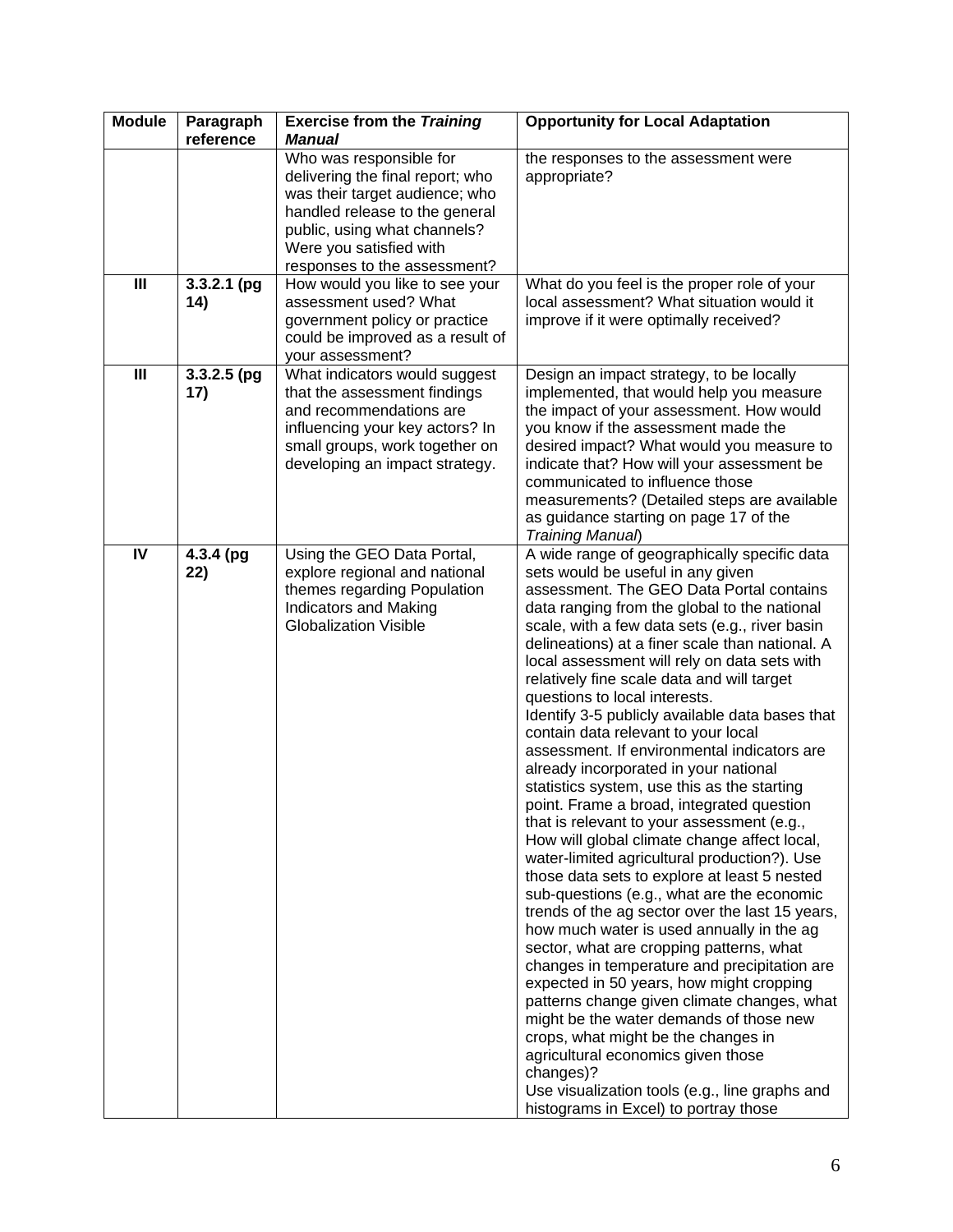| <b>Module</b>           | Paragraph<br>reference | <b>Exercise from the Training</b><br><b>Manual</b>                                                                                                            | <b>Opportunity for Local Adaptation</b>                                                                                                                                                                                                                                                                                                                                                                                                                                                             |
|-------------------------|------------------------|---------------------------------------------------------------------------------------------------------------------------------------------------------------|-----------------------------------------------------------------------------------------------------------------------------------------------------------------------------------------------------------------------------------------------------------------------------------------------------------------------------------------------------------------------------------------------------------------------------------------------------------------------------------------------------|
|                         |                        |                                                                                                                                                               | relationships in a way you feel would be clear<br>to local decision makers. Use 'What if'<br>scenarios to portray the potential impact of at<br>least three climate scenarios.                                                                                                                                                                                                                                                                                                                      |
| IV                      | 4.4.1 (pg<br>37)       | Consider a fictional country<br>called "GEOland." You are part<br>of the team charged with setting<br>up the first IEA reporting<br>process for this country. | Consider the scenarios developed in the last<br>exercise. Carefully target at least three<br>distinct decision makers who would receive<br>your results. What indicators would each of<br>those people find most useful? Plot at least<br>one indicator for reach of the three decision<br>makers, showing changes predicted over the<br>next 50 years.                                                                                                                                             |
| IV                      | 4.4.2 (pg<br>42)       | Calculate a national air quality<br>index using the GEO Data<br>Portal                                                                                        | Identify at least two accessible data bases<br>that contain locally-relevant environmental<br>quality data. Identify one decision maker and<br>frame a decision metric for that person (i.e.,<br>what are their interests and perspectives?).<br>Build an environmental quality index that<br>would be used by that person. Build in at<br>least 5 levels of quality where at least two are<br>actionable (e.g., warning level, a level where<br>a management practice is instituted or<br>stopped) |
| IV                      | 4.5.2 (pg<br>55)       | Understand spatial data. Using<br>maps, comment on changes<br>that have occurred in a<br>landscape.                                                           | Use maps (or GIS tools if available) to<br>examine land use changes over the last 25<br>years in the landscape surrounding your<br>community. Where feasible use a pair of<br>satellite images from different years, at least<br>five years in between, to visualize the<br>change. Discuss what you see to be the<br>relationship between those changes and the<br>environmental quality index you developed in<br>the previous exercise.                                                          |
| $\mathbf v$             | 5.3 (pg 11)            | Choose any national or regional<br>environmental issue. Specify<br>state, pressure, driver, impacts<br>and policy instruments relevant<br>to that issue.      | Choose a specific environmental issue that is<br>relevant to your community. Specify state,<br>pressure, driver, impacts relevant to that<br>issue. Identify the policy instruments and the<br>individual decision maker that has influence<br>over that issue.                                                                                                                                                                                                                                     |
| V                       | 5.4.1 (pg<br>13)       | Identify as many national scale<br>environmental state variables as<br>possible; categorize them by<br>theme                                                  | List the variables that best describe the state<br>of the environment in your community;<br>develop overall themes into which those state<br>variables can be grouped.                                                                                                                                                                                                                                                                                                                              |
| $\overline{\mathsf{v}}$ | 5.4.1 (pg<br>16)       | Use that national categorization<br>to assign action priority to each<br>of the themes and state<br>variables.                                                | Develop a metric for deciding how action<br>priorities should be established for<br>environmental issues in your community. Use<br>that metric to prioritize the themes and state<br>variables from the previous exercise.                                                                                                                                                                                                                                                                          |
| $\mathbf v$             | 5.4.3 (pg<br>20)       | Choose a single national<br>environmental issue, specify its<br>state. Use that information to<br>identify pressures and drivers<br>for that state.           | Using the table developed above, specify<br>drivers and pressures for the three highest<br>priority state variables.                                                                                                                                                                                                                                                                                                                                                                                |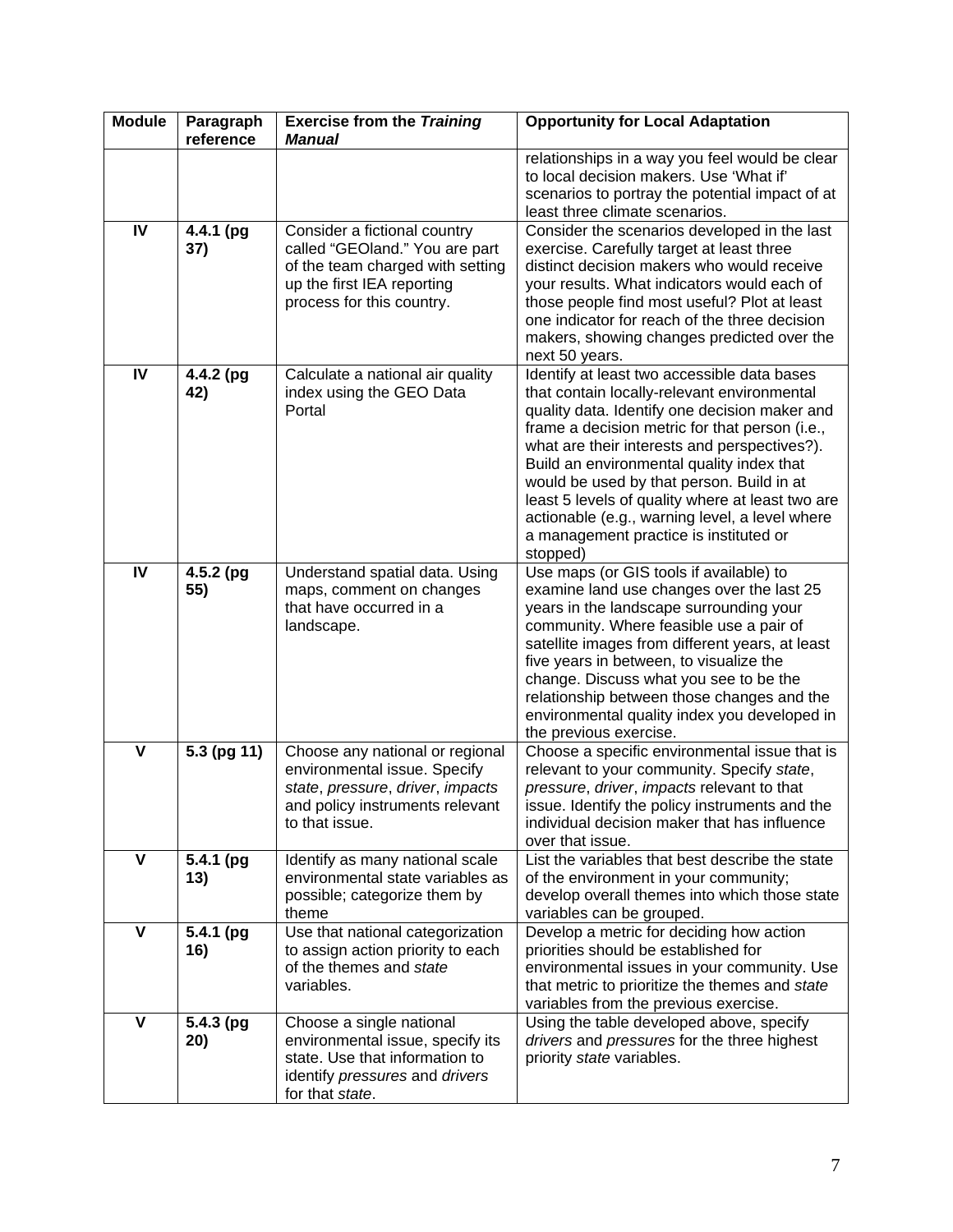| <b>Module</b>           | Paragraph<br>reference        | <b>Exercise from the Training</b><br><b>Manual</b>                                                                                                                                                                                                       | <b>Opportunity for Local Adaptation</b>                                                                                                                                                                                                                                      |
|-------------------------|-------------------------------|----------------------------------------------------------------------------------------------------------------------------------------------------------------------------------------------------------------------------------------------------------|------------------------------------------------------------------------------------------------------------------------------------------------------------------------------------------------------------------------------------------------------------------------------|
| $\mathbf v$             | $5.4.3$ (pg<br>21)            | Identify interlinkages among<br>environmental states,<br>pressures, and drivers                                                                                                                                                                          | Choose a driver from the previous exercise;<br>identify at least two local pressures that are<br>related to that driver and then identify at least<br>two resulting states that could result from<br>those pressures. Express those relationships<br>graphically.            |
| $\overline{\mathsf{v}}$ | 5.4.4.1 (pg<br>23)            | Identify indicators for each of<br>the highest priority issues<br>identified above.                                                                                                                                                                      | For each of the three highest priority issues<br>in your community (as specified above),<br>identify at least one indicator and a data<br>source for that indicator.                                                                                                         |
| $\mathbf v$             | $\overline{5.5.1}$ (pg<br>27) | Identify <i>impacts</i> that might result<br>from the environmental states<br>you have identified.                                                                                                                                                       | For each of the three highest priority issues,<br>list the associated state and the local scale<br>impacts of that state.                                                                                                                                                    |
| V                       | 5.5.2 (pg<br>31)              | Describe the changes in<br>ecosystem service that will<br>result from the <i>impacts</i><br>identified above, and the<br>indicators that identify those<br>changes.                                                                                      | Associate each of those three high priority<br>issues with local scale ecosystem services;<br>identify indicators for those changes in<br>ecosystem service. If possible, associate one<br>ecosystem service with human health.                                              |
| $\mathbf v$             | $5.5.3.1$ (pg<br>34)          | Identify and discuss costs and<br>benefits associated with<br>changes in ecosystem service.                                                                                                                                                              | For each ecosystem service listed above,<br>discuss what you see as benefits and as<br>costs to human society. Describe an indicator<br>for at least two costs and two benefits (i.e.,<br>would these be expressed in monetary terms<br>or some other metric?).              |
| V                       | $5.6.3$ (pg<br>47)            | Plot the change through time of<br>the indicators for at least one of<br>the environmental issues<br>discussed above.                                                                                                                                    | Using local scale data, plot the trend through<br>time for at least one indicator. Has the trend<br>been linear? Do you feel there were policy<br>actions that influenced any inflections in the<br>curve?                                                                   |
| $\mathbf v$             | 5.6.4 (pg<br>50)              | Develop a Policy Report Card<br>for the highest priority issues                                                                                                                                                                                          | For each of the three highest priority issues,<br>using the analyses developed above, identify<br>at least one policy goal, a strategy or action<br>plan and a status indicator for that policy<br>(e.g., newly implemented, completed, in<br>progress).                     |
| v                       | 5.6.5.12<br>(pg 56)           | Using the trends above, identify<br>policy instruments that are<br>helping rectify an environmental<br>problem, or are helping society<br>adapt to the new state. As<br>specifically as possible, identify<br>performance criteria for the<br>indicator. | Using the local scale trend data from above,<br>specify targets for environmental indicators,<br>policies that will help achieve those targets<br>and performance criteria for the<br>environmental state and the indicators for<br>drivers, pressures and impacts.          |
| $\mathbf v$             | $5.6.6.1$ (pg<br>59)          | Choose one driver-pressure-<br>state-impact chain and identify<br>all possible policies relevant to<br>that chain. Assess policy<br>effectiveness for each of those<br>policies.                                                                         | Use one of the high priority environmental<br>issues identified above. Identify all local scale<br>policies associated with that issue and its<br>indicators. Judge the effectiveness of each of<br>those policies and identify any areas you feel<br>represent policy gaps. |
| $\mathbf v$             | 5.6.8 (pg<br>65)              | Develop a policy narrative sheet                                                                                                                                                                                                                         | Choose any policy relevant to one of the<br>highest priority issues; develop a policy<br>narrative that documents the ways policies                                                                                                                                          |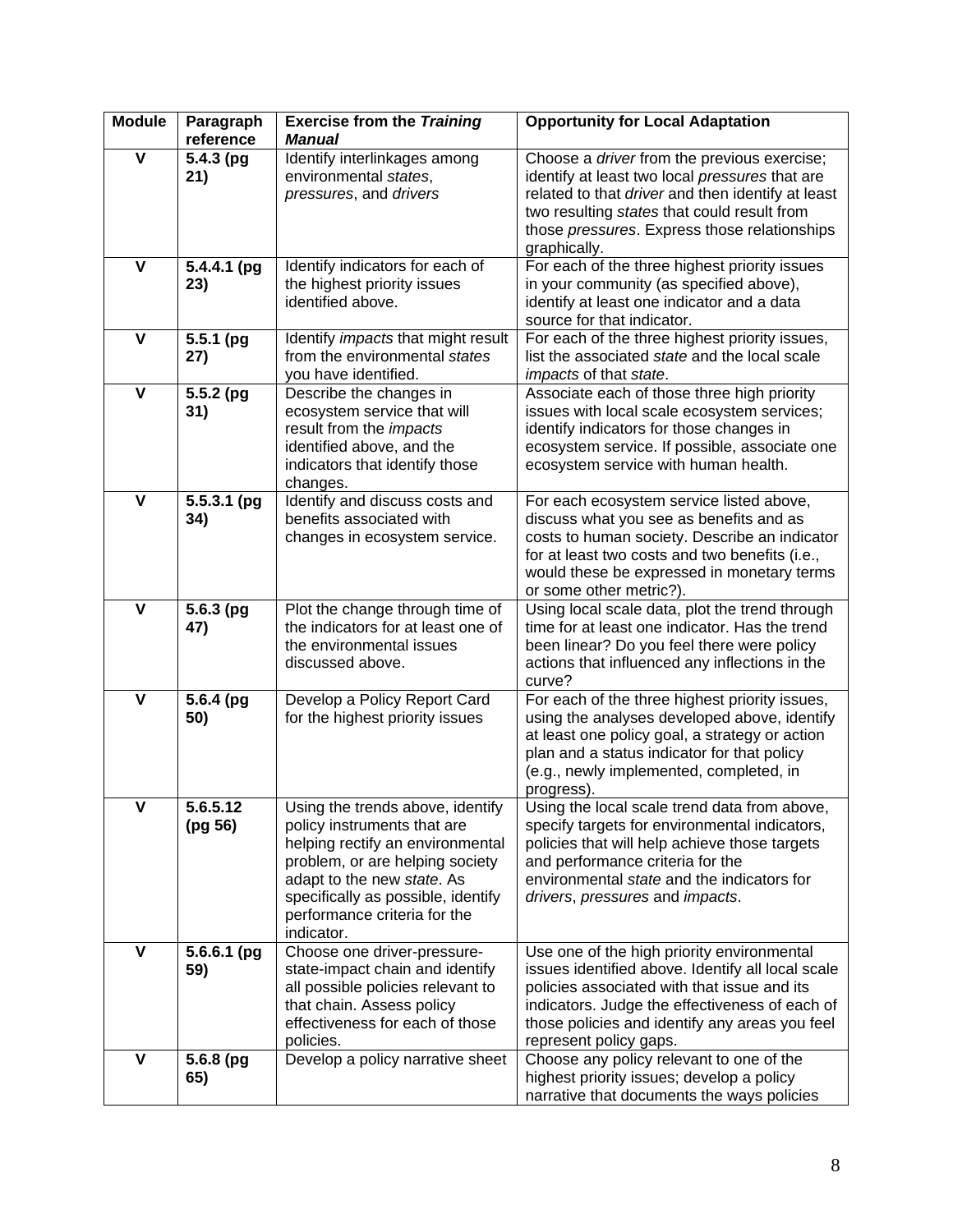| <b>Module</b> | Paragraph<br>reference | <b>Exercise from the Training</b><br><b>Manual</b>                                                                   | <b>Opportunity for Local Adaptation</b>                                                                                                                                                                                                                                                    |
|---------------|------------------------|----------------------------------------------------------------------------------------------------------------------|--------------------------------------------------------------------------------------------------------------------------------------------------------------------------------------------------------------------------------------------------------------------------------------------|
|               |                        |                                                                                                                      | influence environmental state, and identifies<br>policy gaps.                                                                                                                                                                                                                              |
| VI            | 6.1 (pg 4)             | Picture and describe any<br>situation that has different<br>possible futures.                                        | Identify an environmental issue in your<br>community. Describe three alternative futures<br>for that issue, using 25 years forward as a<br>time frame.                                                                                                                                     |
| VI            | 6.2 (pg 6)             | Discuss scenarios used in the<br>literature                                                                          | Consider any element of society where<br>scenarios have been used and made<br>available. Discuss your perception of those<br>scenarios (i.e., who developed them, for what<br>purpose, were they successful?).                                                                             |
| VI            | $6.4.3$ (pg<br>12)     | Identify trends in the four GEO<br>scenarios                                                                         | Consider any environmental assessment that<br>has been completed for your community. Did<br>they use scenarios or other expressions of<br>possible futures? Do you see the current<br>situation in your community as being more<br>similar to one or another of those possible<br>futures? |
| VI            | 6.5 (pg 14)            | Discuss the objectives,<br>proposed process design and<br>content of an environmental<br>scenario exercise           | Build a draft design for a scenario exercise<br>for your local community                                                                                                                                                                                                                   |
| VI            | 6.6 (pg 19)            | Develop lists of policies relevant<br>to a scenario exercise for your<br>country                                     | Consider that local scenario exercise. Identify<br>the local policies that should be addressed as<br>you consider those possible futures.                                                                                                                                                  |
| VII           | 7.1 (pg 24)            | Identify stakeholders relevant to<br>that scenario exercise                                                          | Who are the local stakeholders you would<br>involve as you examine the policies affected<br>by that scenario analysis?                                                                                                                                                                     |
| VII           | 7.1 (pg 25)            | Build a detailed framework for a<br>scenario exercise. Include<br>policies, stakeholders, targets<br>and indicators. | Develop a more detailed framework for the<br>local scenario analysis, specifying time<br>frame, issues, policies, stakeholders,<br>environmental targets and indicators.                                                                                                                   |
| VI            | 7.2 (pg 29)            | Identify principal drivers and<br>hypothesize their trend through<br>time                                            | For the scenario analysis detailed above,<br>identify local and coarse scale drivers. Plot<br>the expected trend through time for each<br>driver.                                                                                                                                          |
| VII           | $7.2$ (pg 30)          | Categorize each driver based<br>on importance and uncertainty                                                        | Which of the drivers identified above are high<br>versus low uncertainty, and which are high<br>versus low importance? Those that are high<br>on both scales demand most attention.                                                                                                        |
| VII           | 7.2 (pg 31)            | Create a scenario framework<br>based on uncertainties and<br>importance                                              | Identify the factors in your community and<br>others emanating from outside the<br>community that will most influence the high<br>importance and high uncertainty drivers.<br>Discuss the role of those drivers in each of<br>your scenarios.                                              |
| VII           | 7.3 (pg 34)            | Develop textual stories for each<br>scenario                                                                         | Describe each scenario as a story line,<br>describing the situation that might cause it to<br>arise, and the significance for environmental<br>quality if it does.                                                                                                                         |
| VI            | 6.4.3 (pg<br>12)       | Frame possible futures using<br>the International Futures model<br>(IFs)                                             | (IFs) works only at or above the national<br>scale. Use IFs and the GEO scenarios to<br>pose futures for your country, then discuss                                                                                                                                                        |